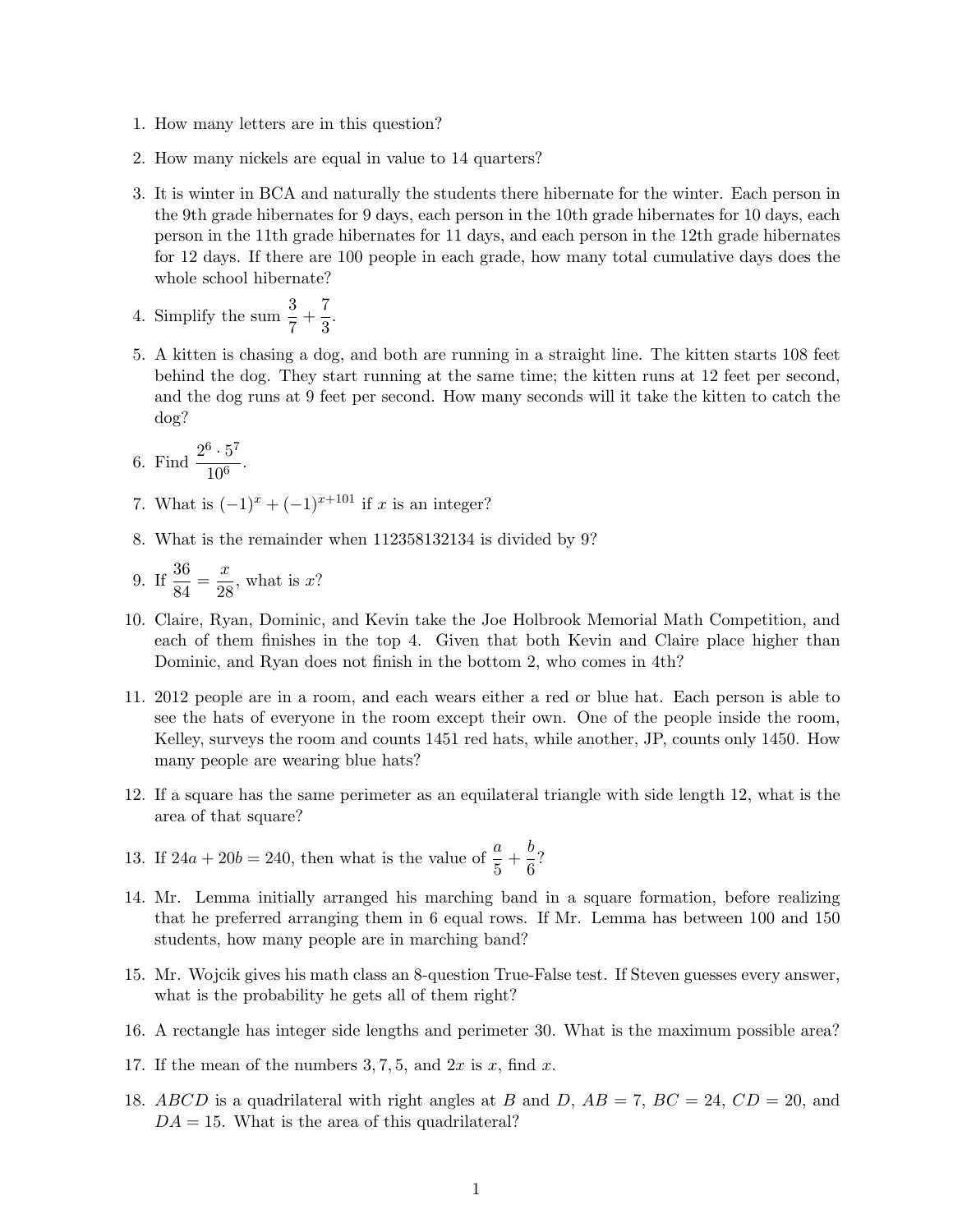19. What is the probability of rolling a 2 or a 5, but not both, when rolling a pair of fair, six-sided dice?

For problems 20 through 23, fill in the following crossword puzzle, putting a single digit in each box.



- 20. (1 across) A perfect cube
- 21. (1 down) A perfect square
- 22. (2 down) A multiple of 8
- 23. (3 across) A multiple of 13
- 24. If it takes 3 painters 4 days to paint 10 houses, then how many painters will it take to paint 85 houses in 17 days?
- 25.  $a\#b = a \cdot b a$ . For example,  $5\#7 = 5 \cdot 7 5 = 35 5 = 30$ . What is  $(((25\#16)\#9)\#4)\#1$ ?
- 26. How many ordered pairs of positive integers  $(a, b)$  satisfy  $4^6 = a^b$ ?
- 27. In a new game called Kopemon, a Kopemon called Kipachu uses an attack called Shocking Thunder, which does 100 damage. However, there is a 10% chance that it will be ultraeffective! and do double the damage. What is the average damage that can be done by a Kipachu's Shocking Thunder?
- 28. The values of  $a, b, c$ , and d are chosen without replacement from the numbers  $-3, -2, -1, 0, 1, 2, 3$ . What is the largest possible value of  $(a^b) - cd$ ?
- 29. How many ways are there to arrange sedans, SUVs, and semitrucks in a parking lot of 10 side by side spaces if a sedan takes up 1 space, a SUV takes up 2 spaces, and a semitruck takes up



4 spaces? (The order in which they are arranged does not matter)

- 30. In the diagram above, ABCD is a square with side length 12,  $EF = 2 \cdot EG$ . What is the area of  $\triangle$ *AEC*?
- 31. Sally only likes to sort the stamps in her collection in groups of 2 or 5. What is the smallest number of stamps that could not be sorted in this manner?
- 32. Find the largest power of 2 that evenly divides  $2012^{2012}$ .